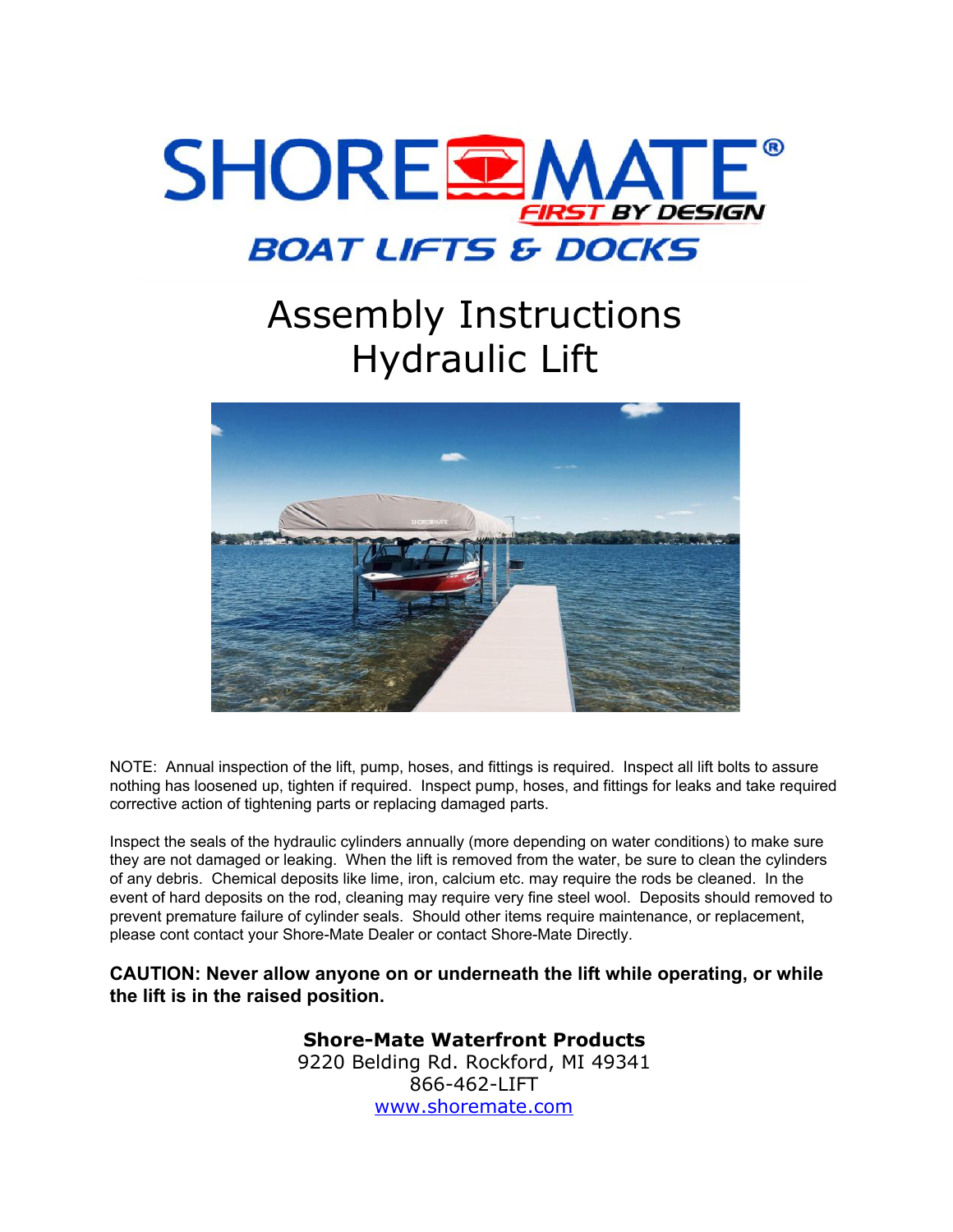Before assembling this hoist, please familiarize yourself with this manual, as it will lead to a much easier installation process. The following items are a suggested list of tools that will be helpful when assembling this hoist.

- Hammer
- Locking Pliers
- Level
- Tape Measure
- 1/2", 9/16", 5/8", 11/16", 3/4", 7/8" Open End Wrench
- 1/2", 9/16", 5/8", 11/16", 3/4", 7/8" Deep Well Sockets
- Ratchet

Step 1: Assembling Lift Legs

Take the 3' Lift Leg and attach the foot pad using the  $3/8''$  x 3 –  $\frac{1}{2}$ " inch bolt and the  $3/8''$ flange nut. Repeat this step for the other three remaining legs.

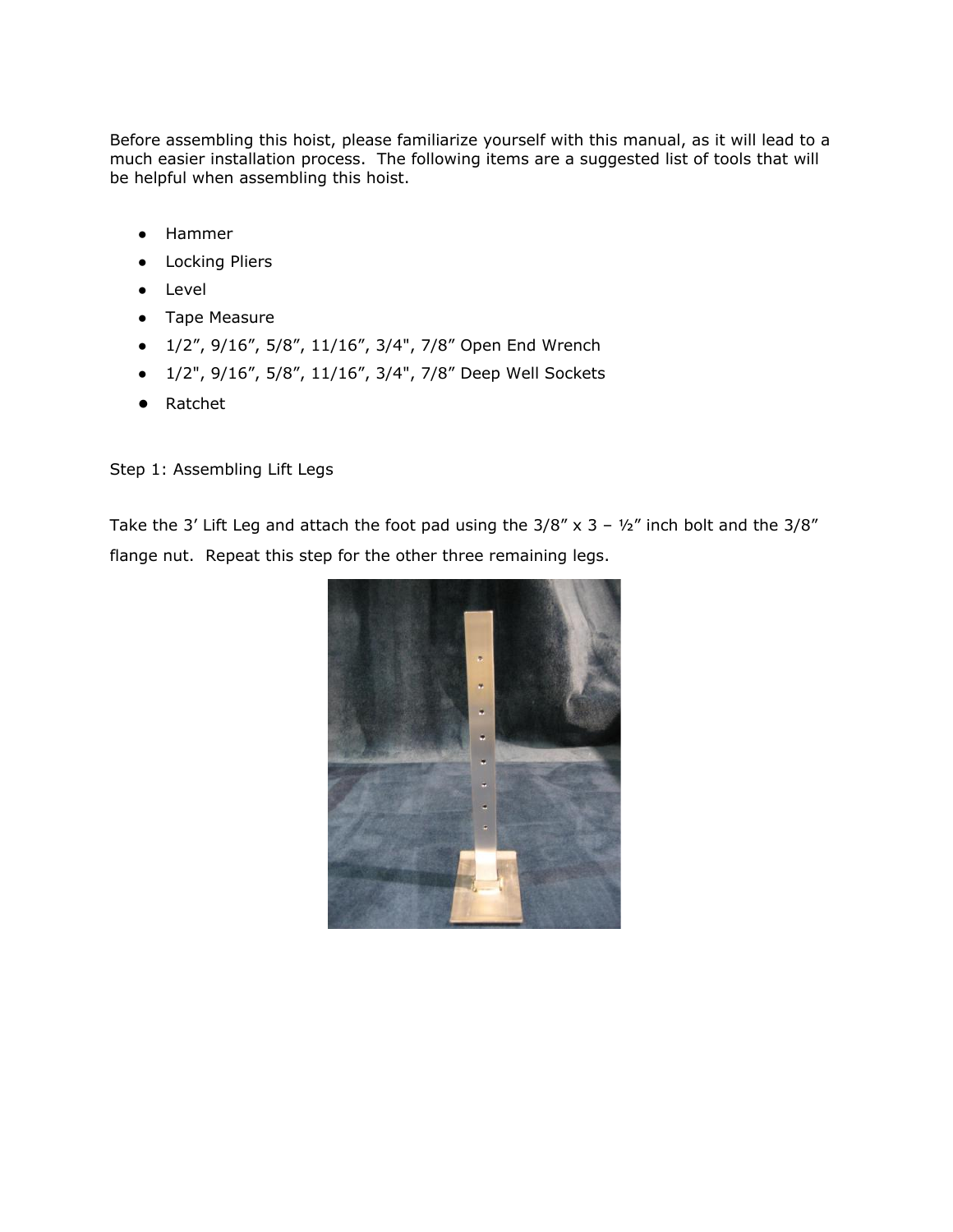Step 2: Attaching the Lift Legs to the Lift Beams

Slide the assembled lift legs into two pockets on the front and rear beams. Insert the hitch pins in through the pockets on the beams and through the leg, use the cotter pins to secure the legs. Make sure that the pins are in the same hole on each leg, you will level the lift at a later time.



Step 3: Attaching the Front and Rear Beams to the Lift Cradle Set the cradle on the beams as shown in this picture: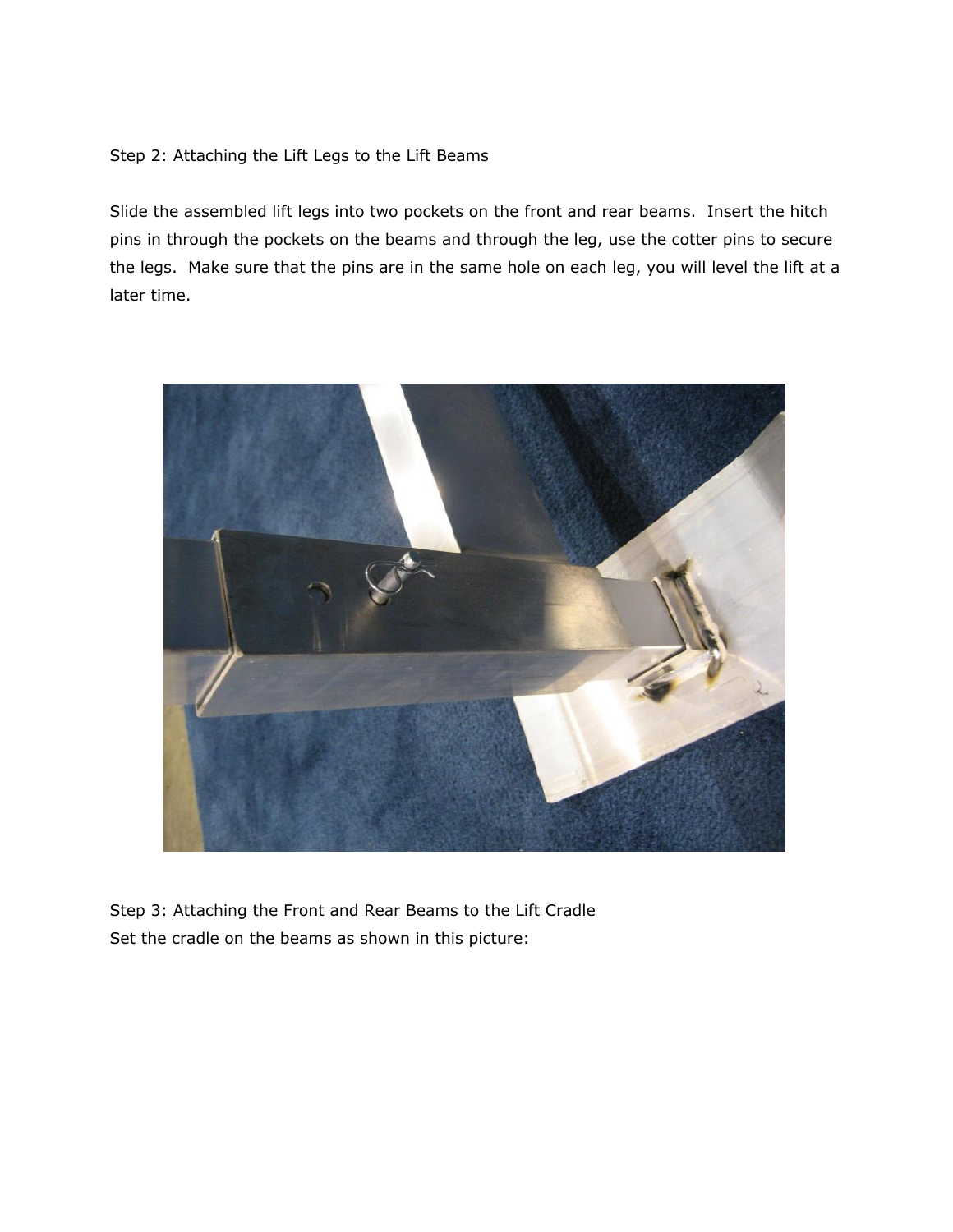

Measure the beams and center the beams on the cradle as best as possible. Using the 3/8" x 6 –  $\frac{1}{4}$  x 3 –  $\frac{3}{4}$ " U-Bolts attach the front and rear beams by using the 3/8" flange nuts as shown in the picture below:



This is what your lift should like up to this point: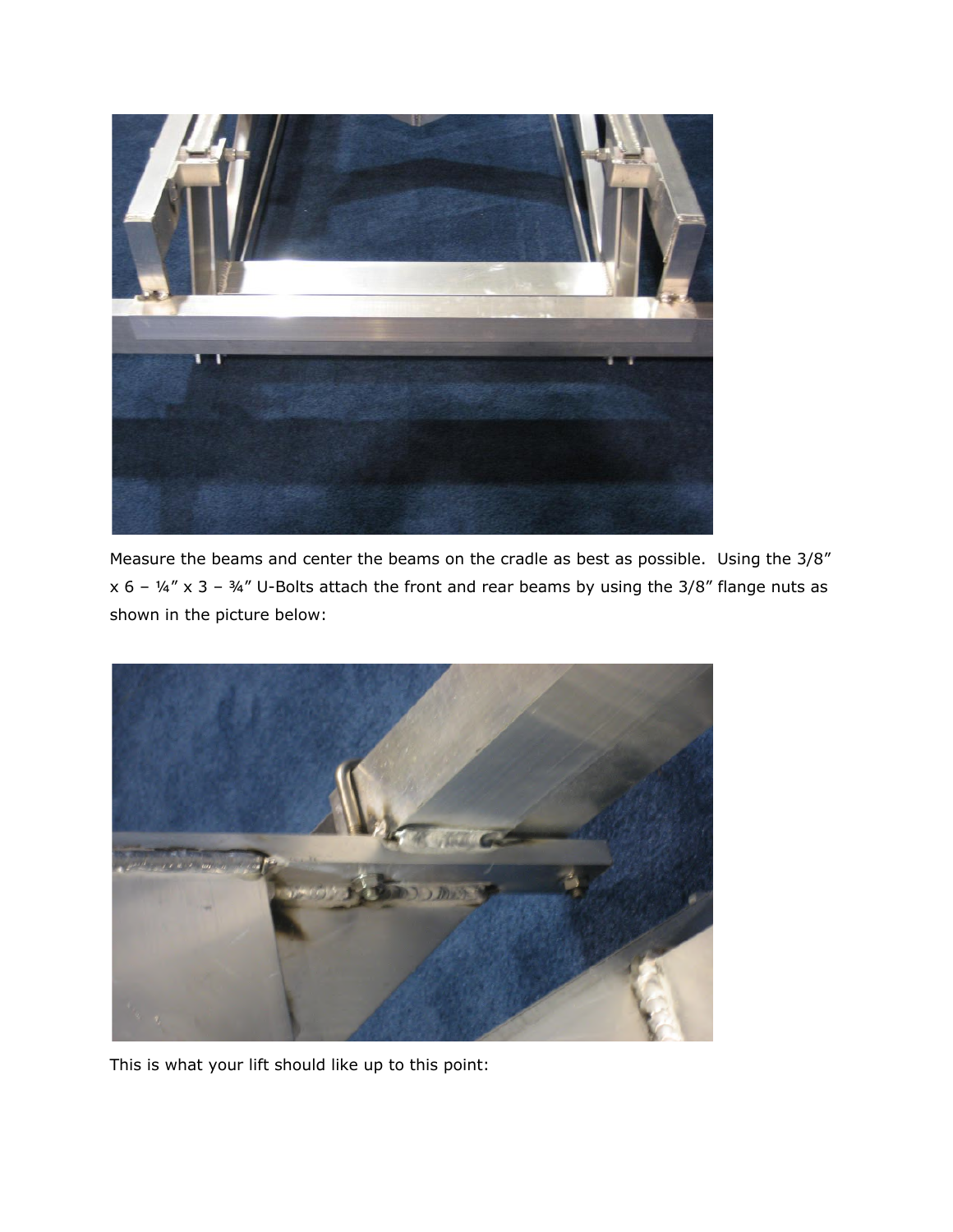

Step 4: Attaching the Side Guides (optional)

This step optional depending on if you purchased a set of side step guides or not. Attach the side guide brackets so that the brackets are facing one another in the inside of the bed beams. Use the  $3/8''$  x 2 –  $3/4''$  x 4 –  $1/2''$  U-Bolts to attach the side guide brackets to the beam. Tighten the U-Bolts using the 3/8" flange nut as shown in the picture on the next page.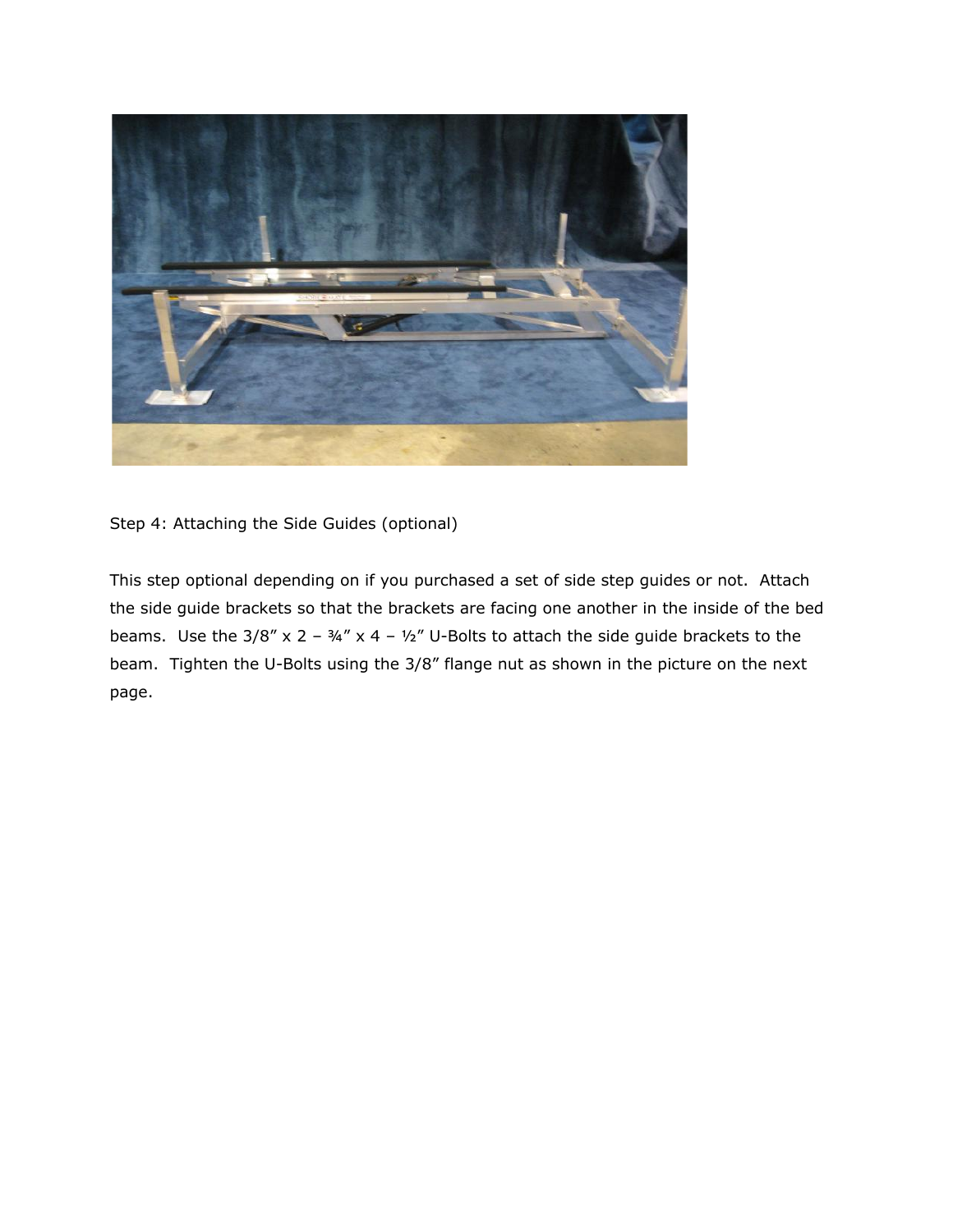

This picture is showing the brackets from the inside of the lift. The brackets on the other side should face inward like these brackets.

Step 5: Attaching the Side Guides to the Brackets

Take the 12' carpeted side step guides and attach them to the side guide brackets by using the 3/8" x 3" bolts and the 3/8" flange nuts as shown below: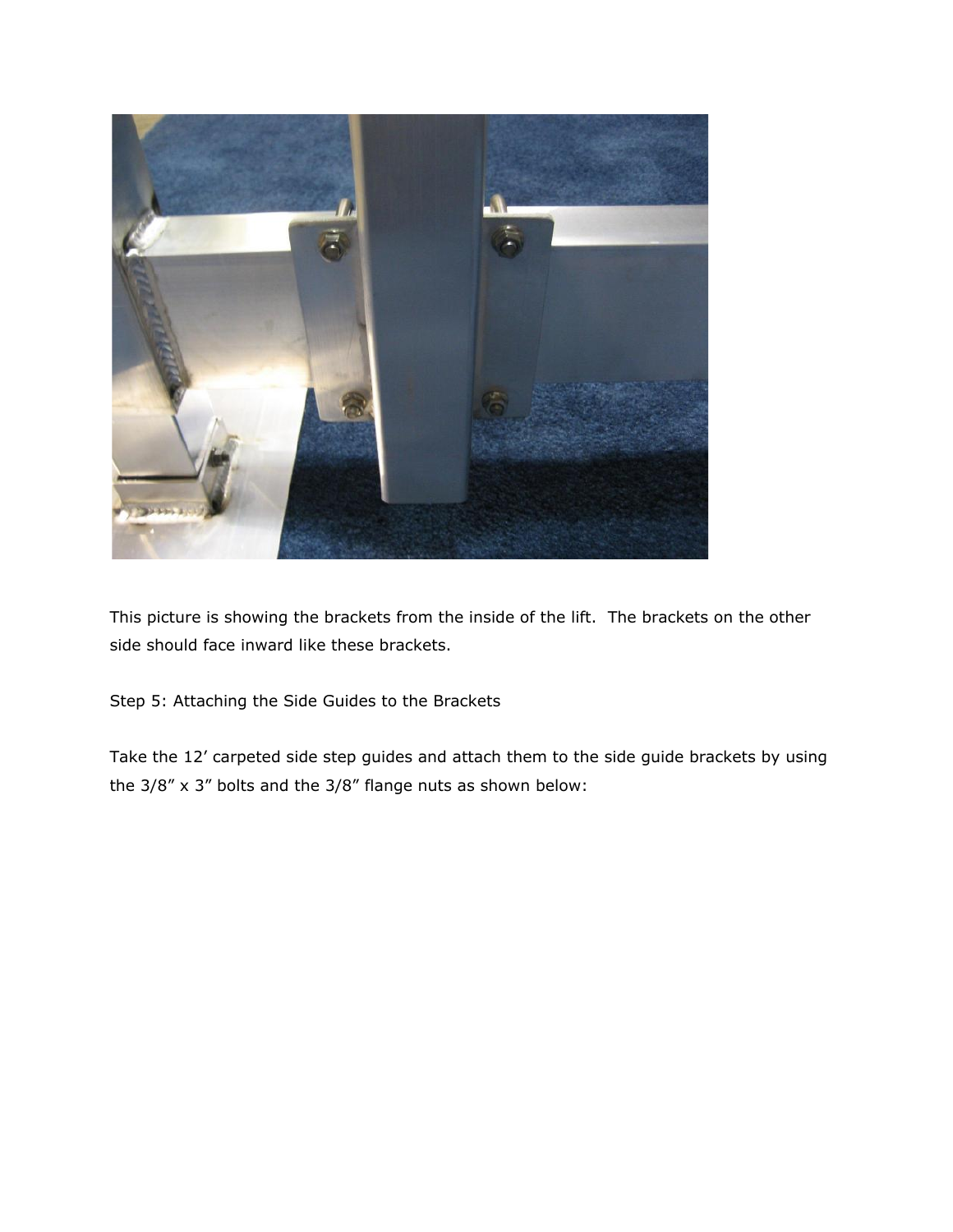

This is what the side guide will look like on all four posts.

This is what the finish product will look like: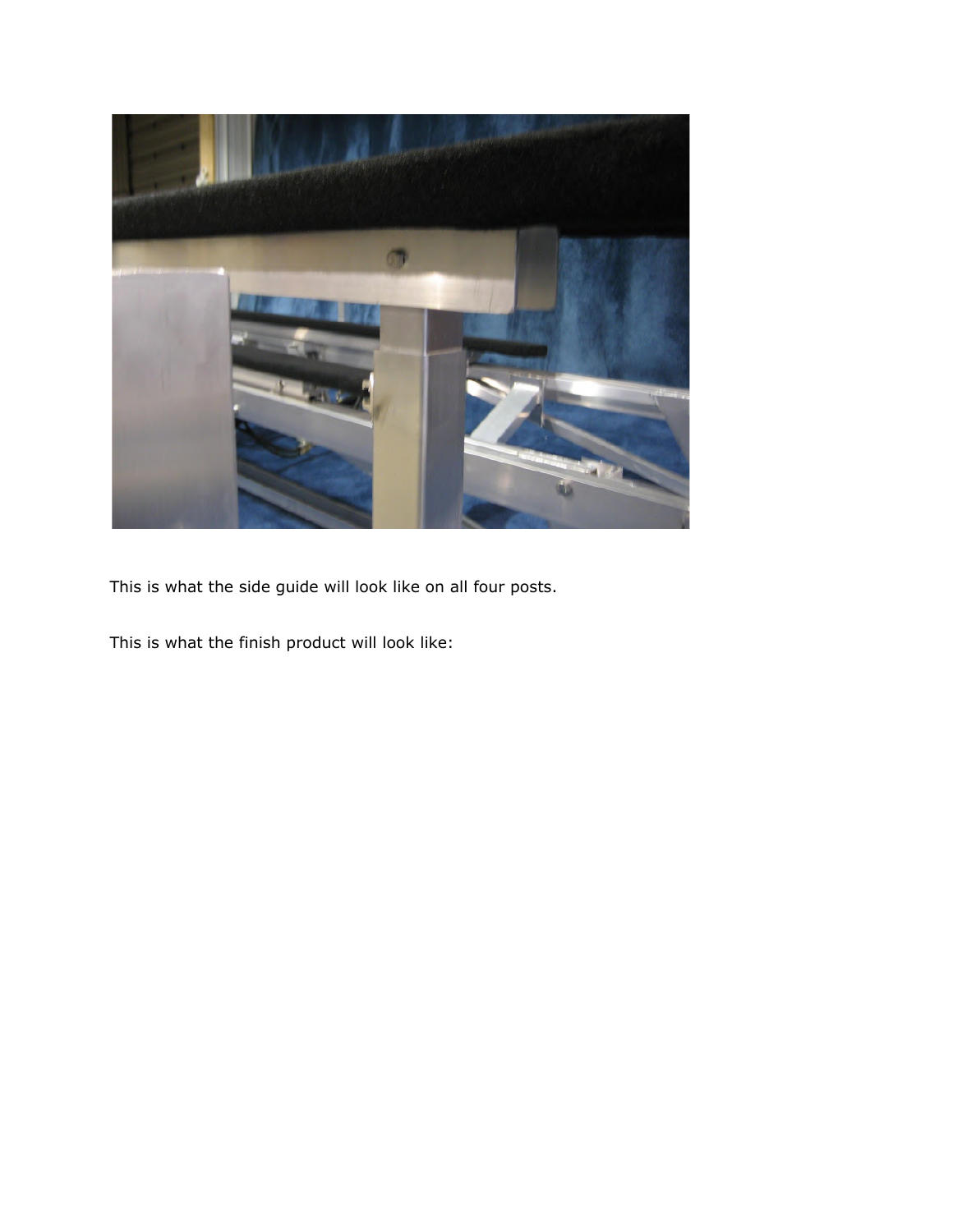

**Pump Attachment:** The hydraulic hoses come already attached to the cylinders of your hydraulic lift. The two long hoses attached to your cylinders should be placed through the hole either in the side or on the back of the black plastic box containing the pump. Place the hose with the larger (female end) through the hole first and then the hose with the smaller (male end). Next attach the female end to the male end on the pump and the male end to the female end on the pump. A couple drops of fluid may leak out while making the connections, but that is nothing to be worried about. Be sure to screw on the fittings as far as physically possible. It will be necessary to tighten the fittings with tools to ensure the fittings are 100% connected. Next, connect your battery, a Marine Deep Cycle 27 Series is suggested. The hydraulic system has been pre-charged at the factory, and now is ready for use. All hydraulic pumps are shipped from the factory with the flow control valve completely closed and will not operate the lift. The flow control valve is located on the bottom hose fitting of the pump. The valve is about 1" square by 3" long. The adjustment knob is located on top side. Once you have the lift operating correctly you will need to adjust the valve to your boats weight. Loosen the Allen screw and open the valve two turns counter clockwise (further adjustment may be needed depending on your boat). Once the lift is operating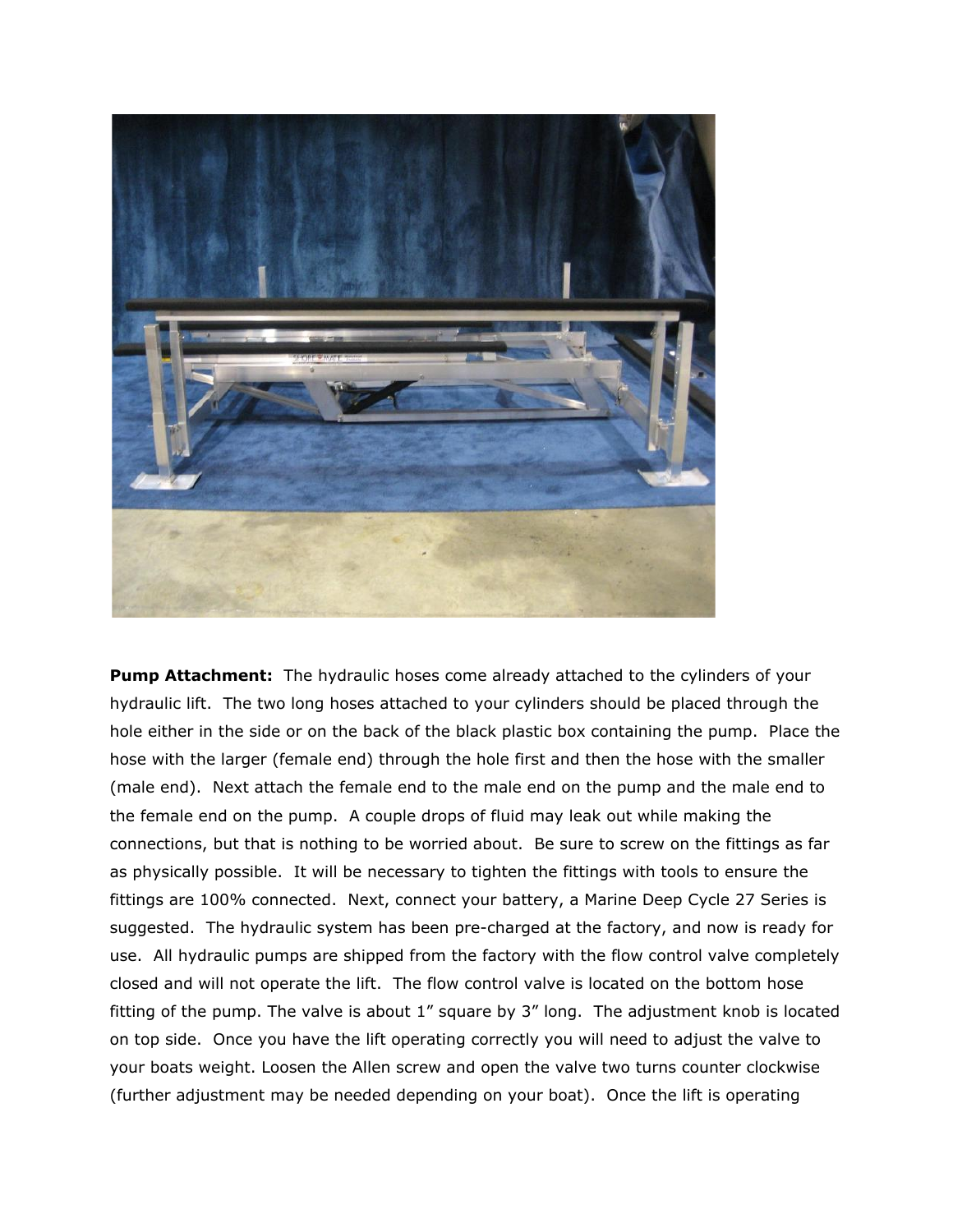smoothly be sure to tighten the Allen screw back down to set the flow control valve. If the lift jerks on the way down then the valve needs to be turned clockwise a ½ turn until smooth. Adjust the valve a ½ turn at a time.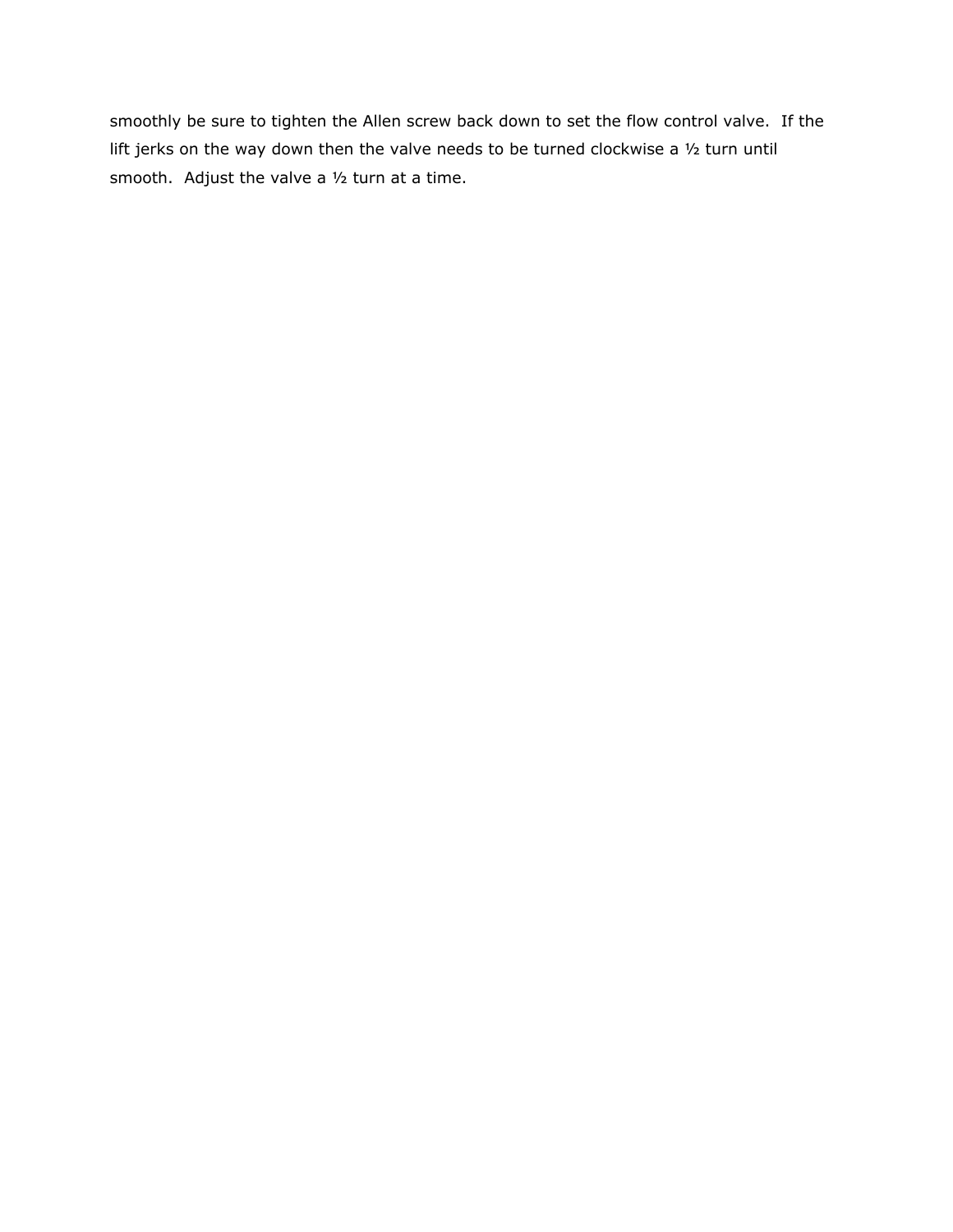## **Final Inspection, Testing of Hydraulic System & Installation of the Lift:**

1. Survey the area you wish to set your lift and be sure that there are no obstructions, such as rocks, stumps, etc. If necessary you may need to relocate your lift.

2. Be sure to check all of the nuts and bolts to make sure they are tight. If your lift legs need adjusting for the contour of the bottom, make those adjustments prior to putting the boat on the lift.

3. Raise the bunks so that they are even with the water.

4. Adjust the lift legs until the bunks are all even with each other. If you should happen to require longer lift legs then please contact your dealer you purchased the lift from.

5. Once again inspect the lake bottom to ensure that only the four foot pads are resting on the lake bottom. Remove any obstructions if need be.

6. Be sure to test the system by running it up and down

7. Lower the lift to its lowest position.

8. Float your boat on to the lift and check is there are any obstructions when raising the lift.

9. Raise the lift until the bunks touch the hull of your boat. STOP. Again, check for any obstructions.

10. Raise the lift 6" and wait. Depending on your lake bottom the lift may settle and cause the lift to not be level. Lower the lift and remove your boat.

11. Repeat steps 3-7 until the lift is settled and level. Remove your boat and tighten the bunks. The bunks should have swiveled to contour the bottom of your boat.

## *REMINDER*

● **Never allow anyone under on on the lift, especially when in use.**

*Do NOT attempt to operate this lift without reading and UNDERSTANDING the following safety checklist*

- **Never allow anyone on or underneath the lift while operating, or while in the raised position.**
- **Never operate the lift while there are people in the boat.**